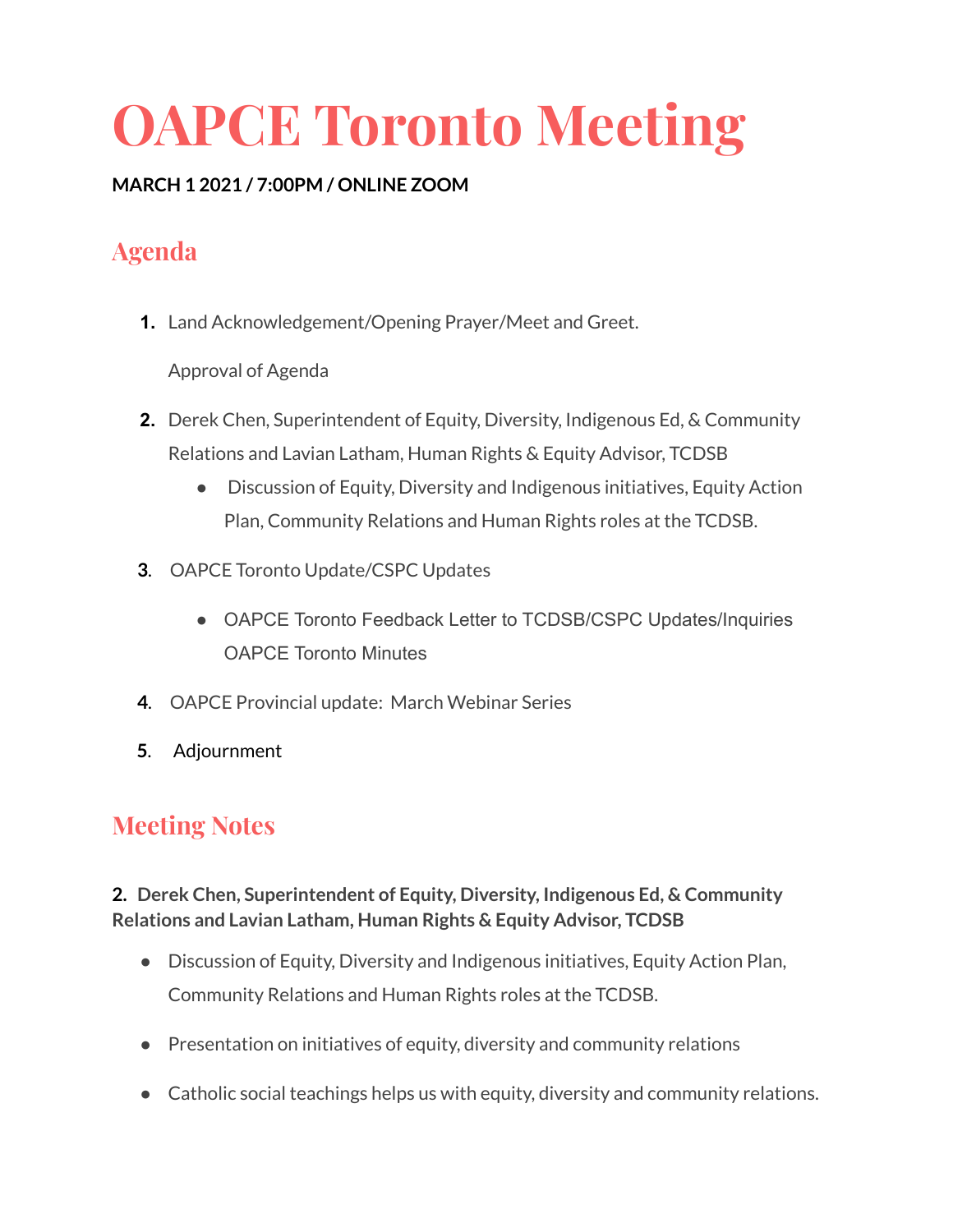- Catholic publicly funded education must follow human rights legislation
- The Equity department at the board supports complaints for racism and/or discrimination brought forward by parents, students and other community members. This is separate from conflict resolution.
- Equity initiatives include Data collection, Anti black racism strategy/virtual focus groups/ Creation of the next equity action plan, newsletters/blogs, Equity funds distribution, developing clear complaints process, collaboration with human resources,Collaboration with curriculum
- Review of Past and upcoming events
- Increase diversity in library collections in English and in french texts
- Offering equity training sessions for senior teams, principals and staff
- Working with external organizations and exploring partnerships

#### General questions

**What is de-streaming?** Black students have been disproportionately streamed into applied courses and so a closer look is being taken to students have an equitable opportunity to take courses

**How do you form a complaint?** Go to the principal > Go to the superintendent > Go to the Equity department to start the process.

[www.tcdsb.org/Board/EIE/Pages/hrea.aspx](http://www.tcdsb.org/Board/EIE/Pages/hrea.aspx)

**How do parents get involved with the LGTBQ2S committee?** Application is on the website.